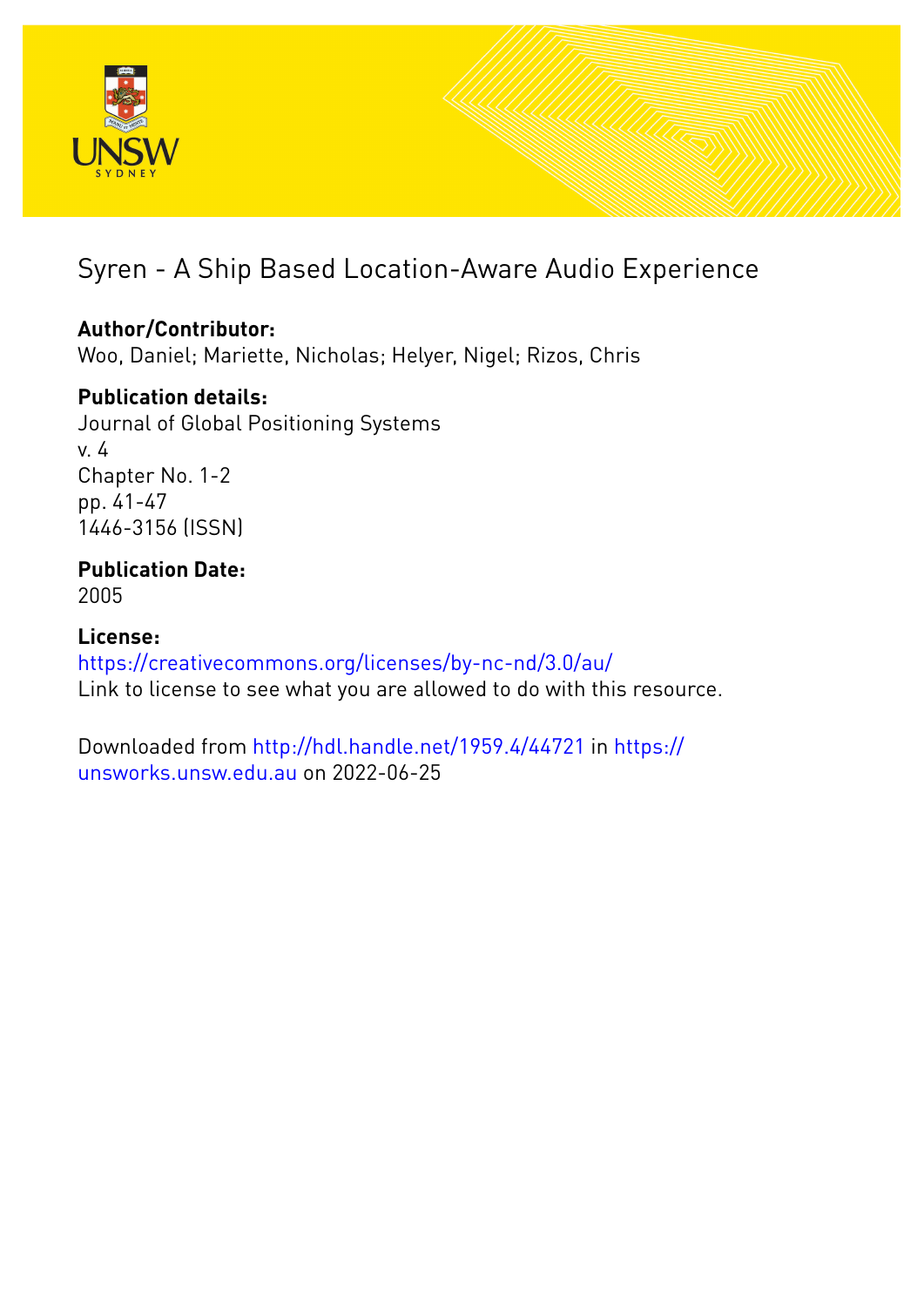*Journal of Global Positioning Systems (2005) Vol. 4, No. 1-2: 41-47*

# **Syren - A Ship Based Location-Aware Audio Experience**

**Daniel Woo<sup>1</sup> , Nick Mariette1 , Nigel Helyer2 and Chris Rizos<sup>3</sup>**

<sup>1</sup>School of Computer Science and Engineering, The University of New South Wales, UNSW Sydney NSW 2052, Australia <sup>2</sup>Sonia Objects, P.O. Box 105, Belmain NSW 2041, Australia

Sonic Objects, P.O. Box 195, Balmain NSW 2041, Australia. 3 School of Surveying and Spatial Information Systems, The University of New South Wales, UNSW Sydney NSW 2052, Australia

e-mail: danielw@cse.unsw.edu.au Tel: + 61 2 9385 6495; Fax: +61 2 9385 5995

Received: 6 December 2004 / Accepted: 20 October 2005

**Abstract.** Syren, a location-based, multi-speaker augmented audio reality installation was presented as a shipboard exhibit at the 12th International Symposium on Electronic Art in August 2004. It was conceived as a continuous 3-day spatial audio experience that augments the landscape through the Baltic archipelago with location-based audio media, spatialised through a 12 channel speaker array. As the ship tracks between Helsinki, Mariehamn, Stockholm and Tallinn, listeners on the upper deck hear sounds that are perceived to originate from geographic features. Our custom GIS is derived from electronic nautical charting information that includes coastlines, buoys and beacons. A handheld GPS provides both position and direction data that was used by a software system to drive parameters of the spatial audio presentation. The sound production for the artwork was created using the custom application that enabled the artist to place sound media in relation to a real-world map. An important component to this software was the ability to audition the audio experience without ever taking the journey.

**Keywords:** Augmented audio reality, GPS applications, location-based media, Geographical Information Systems (GIS)

#### **1 Introduction**

Syren is an artwork that uses location-based spatial sound as the central user experience. It was presented onboard a passenger cruise ship on the Baltic Sea as part of the International Symposium on Electronic Art 2004. The journey was between Helsinki, Mariehamn, Stockholm and Tallinn. The nautical setting provided a unique opportunity to deploy a novel augmented audio reality artwork, presenting listeners on the upper deck with a spatial sound experience. As the ship moved through the Baltic archipelago sounds placed by the artist would be presented to listeners through a multi-channel speaker array. The visual landscape was augmented with audio media that had been attached to physical landmarks. As the ship approached an island, the sounds attached to that island would become louder as if the island was the source of sound. As the island moved from bow to stern, the augmented sound moved and attenuated in concert with the visual stimulus of reality.

Syren is the first project to be produced by an art / science / engineering collaboration between sound artist Nigel Helyer, Daniel Woo (User Interface Design, Usability and Implementation) and Chris Rizos (GPS and Spatial Information Systems). The focus of the project is to better understand the user interface tools that will support the creation of artistically motivated locationbased deployments. In this study, a ship-based setting is explored but in the future, the tools should work with a range of emerging mobile devices and wearable audio interfaces such as those described by Cohen (2002).

# **1.1 Prior Art**

Not long after consumer handheld GPS receivers became available in the early 1990s, artists utilised GPS in a multitude of ways. Early GPS art explored the implications of the technology and its capability to record the position traces of movements in the world. Kurgan (1995) displayed points derived from a fixed GPS to illustrate the random nature of the GPS signal, and also produced images of the lines and the letters "MUSEU" recorded using a handheld GPS receiver. The Field-Works series of projects by Fujihata (1992) used raw GPS data to create digital images such as 'Impressing Velocity' in 1992-1994, and has explored the use of situated photographic images recorded with position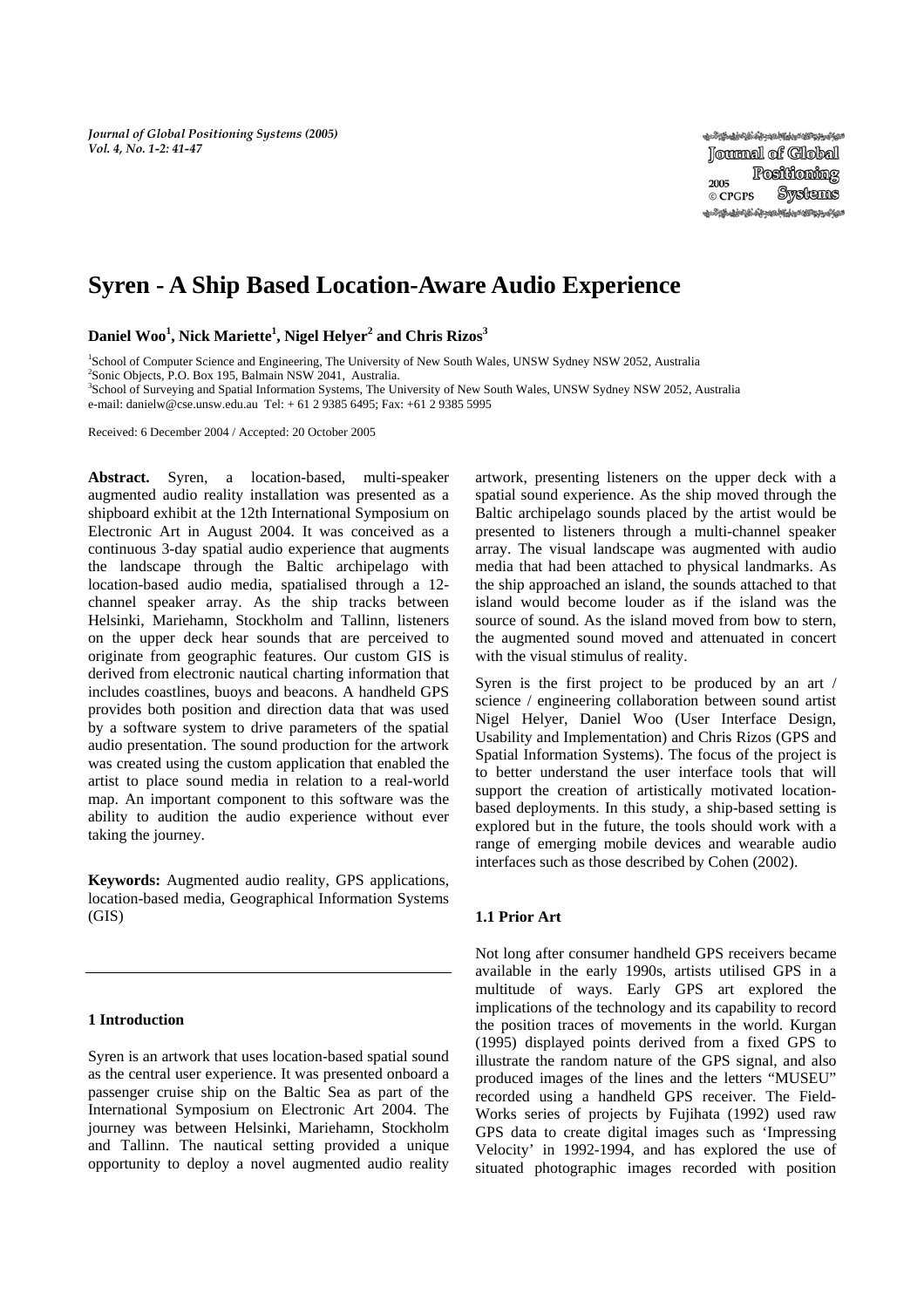captured on a GPS device (eg. 'Tsumari' a workshop carried out in 2000). Many other artists have similarly used GPS in projects that annotate locations in the world with electronic media objects. This activity has encouraged the emergence of online artist communities concerned with situated media, such as the 'Locative Network' . Work by the group 'C5 Corp' is also notable with an aim to utilise "GIS and GPS technology for research into the epistemic function of human cooperation".

Another unique and pertinent example of GPS art is 'Sound Mappings' by Mott & Sosnin (1997), which is one of the earliest GPS art works using the medium of audio. In Sound Mappings, the urban landscape is used as the foundation of a real-time musical composition that responds to the GPS-tracked movements of participants.

Augmented reality (AR) superimposes synthetic representations of location-based information upon what we naturally perceive of the real world using our senses.<br>Augmented audio reality specifically presents Augmented audio reality specifically presents information via the sense of hearing using spatial audio. Positioning technology is a vital component of any AR system in order to locate the user in the world. Cohen (1994) identified GPS would be an appropriate positioning technology for audio augmented reality applications.

Location-based audio can be distinguished from audio AR in that it does not require content to be presented in a spatialised manner.

Another variant of audio AR is the project 'Hear and There' that used GPS as the outdoors positioning technology in a system that enabled users to annotate a courtyard space with sound samples (Rozier, Karahalios & Donath, 2000). The user can participate by generating or receiving audio content. A range of other audio AR projects and research exists that use positioning technologies other than GPS, such as radio frequency positioning and infrared.

Pedestrian user, location-based audio artworks have been implemented by Perry (2002), in 'Invisible Ideas', and Knowlton, Spellman & Hight, (2002) in '34 North, 118 West'. 'Invisible Ideas' is a collaborative site-specific, non-spatialised audio and visual piece set in the Boston Public Garden. It runs on a on a GPS-equipped Pocket PC handheld device. '34 North, 118 West' uses sitespecific, non-spatialised audio presented in the streets of Los Angeles to tell a story about the local history of the railroad network.

GPS and spatial audio projects have appeared in Helyer's sound art pieces. Helyer and Rizos had worked together in 1999 when Helyer, the artist in residence at Lake Technology had developed Sonic Landscapes, a mobile virtual audio reality experience that was presented in St. Stephens graveyard in Newtown, Australia (Helyer 2003). As listeners moved through the graveyard they could hear spatialised sounds emerge from landmarks in a very realistic manner (Fig. 2). This included content relating to the occupants of graves. Dynamic content, such as a plane flying overhead and a ghost that followed the listener were included in the artwork. This was achieved using spatial audio rendering technologies developed by Lake Technology. The hardware consisted of a backpack mounted notebook computer, GPS with external antenna and digital compass head-mounted on stereo headphones (Fig. 1).



Fig. 1 Backpack worn by St Stephens visitor



Fig. 2 Visitor viewing a landmark in the graveyard

### **1.2 ISEA2004**

The sea journey component proposed for the International Symposium on Electronic Art 2004 (ISEA2004) provided a novel arena to deploy a new location-based artwork. ISEA is a conference predominantly attended by practising artists, cultural and social theorists with a strong interest in electronic arts. Syren was designed for the helideck of the ship where listeners could walk within a region surrounded by an array of 12 speakers (Fig. 3). The speaker array provided the opportunity for many people to experience the spatial audio effect simultaneously without having to wear headphones.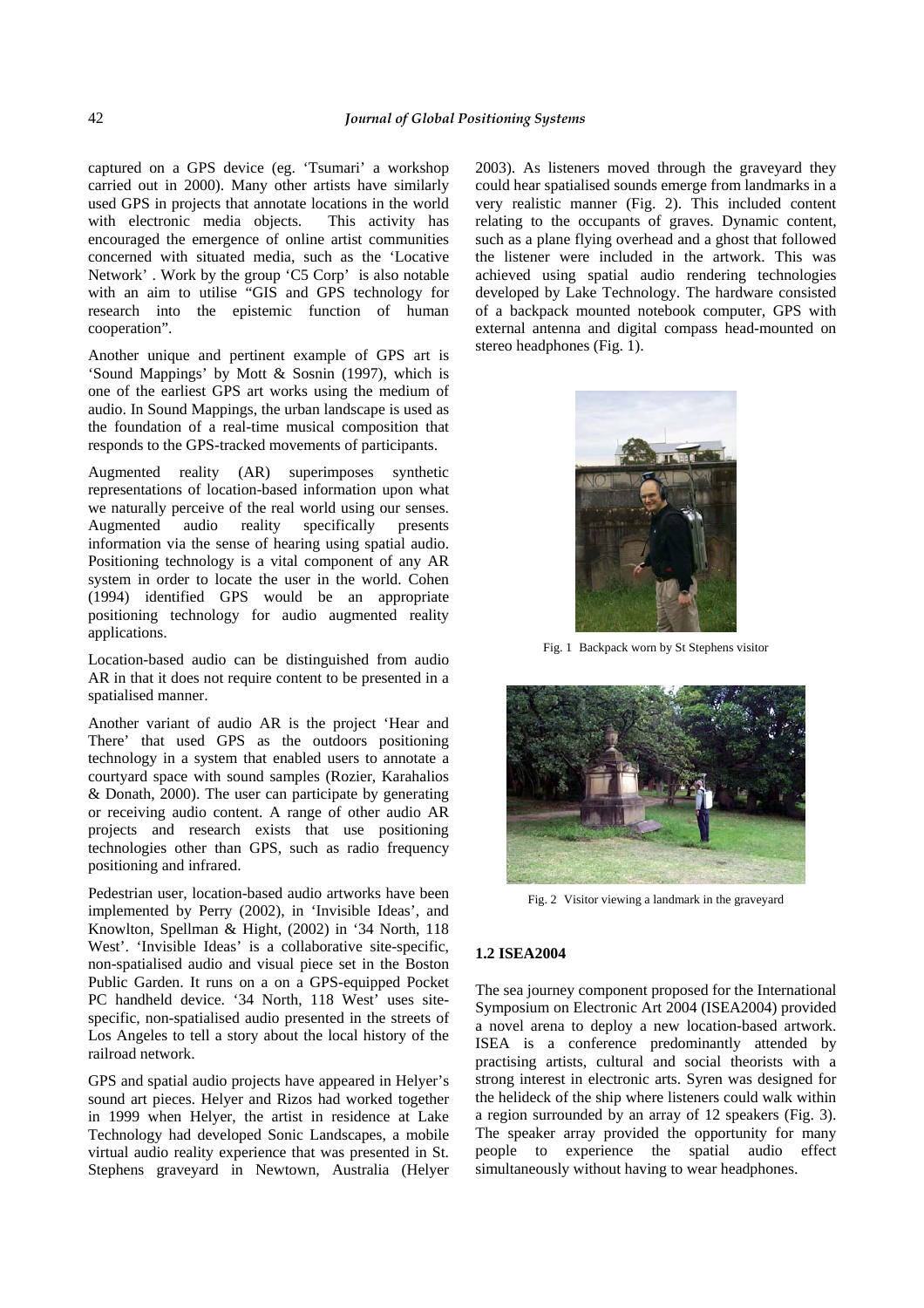

Fig. 3 Plan of the upper forward deck alongside the helideck.

From the forward, upper deck vantage point, the audience could see the panoramic view of the ocean and hear an augmented audio environment in which sounds were perceived to originate from locations in the landscape (Fig. 4).



Fig. 4 Listeners would hear a sound to originate from distant landmarks

Being sea-based, the GPS-based artwork did not suffer from the "urban canyon" issues that commonly arise in city-based GPS applications due to trees, awnings and buildings. The open water setting provided a clear view of the available satellites. The most significant unknown was how well the digital compass module in the handheld GPS unit would operate when placed on board a large metal object such as a ship. Fortunately, the bearing could be calculated within the handheld GPS device based on the actual course of the ship when travelling above 10 knots. The digital compass proved to be inaccurate at slow speeds onboard the ship.The journey took place between Helsinki, Mariehamn, Stockholm, Mariehamn and Tallinn, taking approximately 41 hours, covering 520 nautical miles (963 kms). The artistic design challenge was to develop enough content to span the journey. Some aspects of the content were scripted but other aspects used collections of audio files that could be played randomly or in sequence. A granular synthesis effect (Roads, 2001) was used to create ambient background sounds that gave a rich but unusual presence, requiring only a small section of audio.

# **2 Technology**

### **2.1 Hardware System**

The hardware system (Fig. 5) consisted of a G5 2.0GHz dual processor computer running Mac OS X 10.3.4. A Garmin Etrex system was connected serially via a USB RS-232 interface to provide location data in standard NMEA format. A separate power supply was used to power the Garmin to avoid the need to change batteries over the 3-day journey.

Total analog audio output of up to 16 channels was provided using two external audio devices. A MOTU828 MkII audio output device provided 8 analog audio channels. An additional 8 analog channels was produced by optically connecting a Behringer ADA-8000 to the MOTU828. The analog channels from these devices were directly connected to 12 amplified speakers. Software was used to dynamically mix the audio over a number of speakers to achieve the spatial audio experience.



# **2.2 Software System**

The software system provided: 1) an accurate vector map representation of the Baltic Sea region; 2) an editing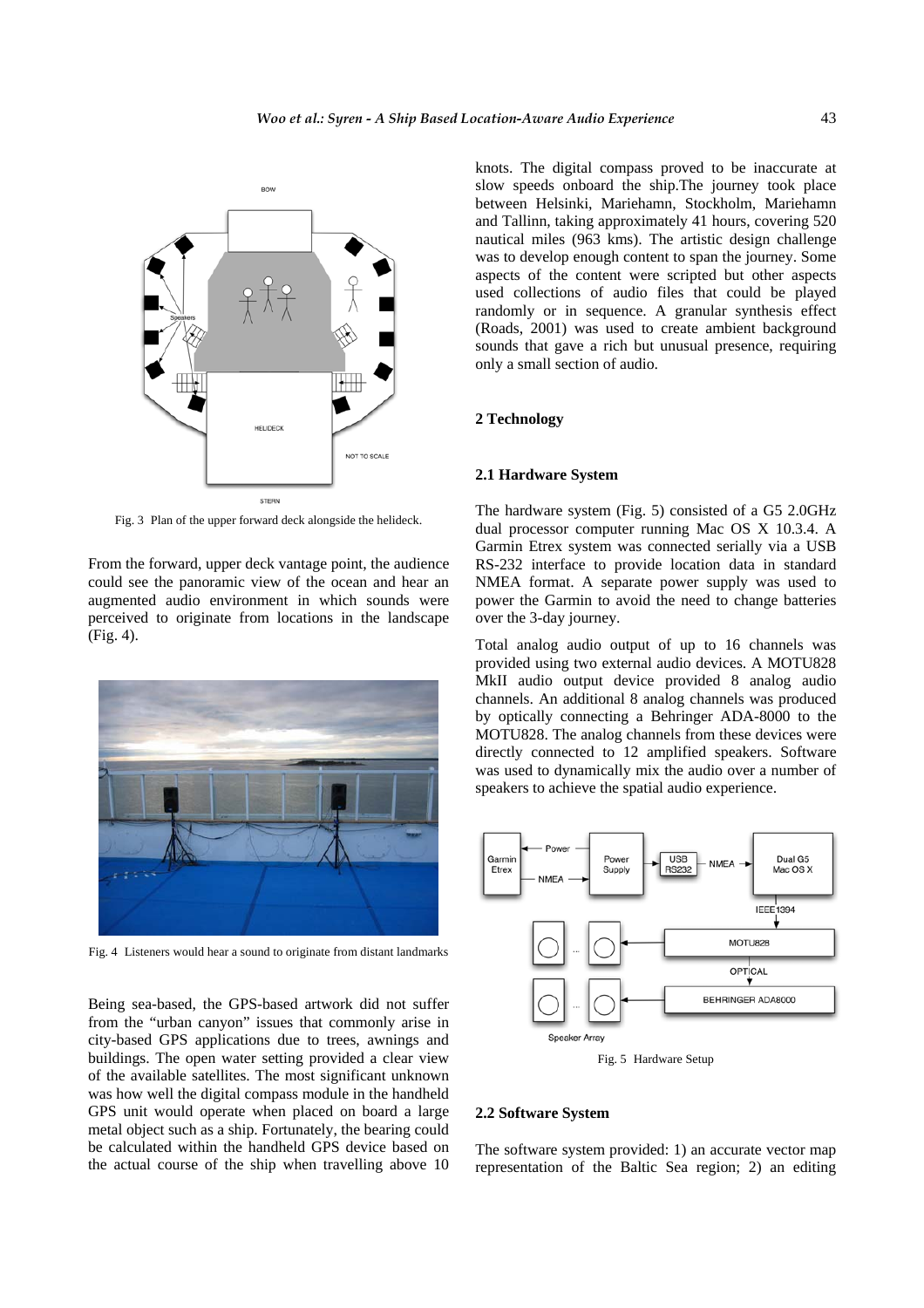system for the artist to place and audition sounds (and monitor the real time operation of the system); 3) a simple GIS, consisting of a database of audio regions, the sounds and audio effects associated with each region; 4) a GPS interface to provide both position and bearing information; 5) audio algorithms to determine loudness and angle of a sound source relative to the listener updated each second; and 6) audio rendering process to render the sound source so that it is mixed correctly for the speaker array.

# **2.2.1 Map representation**

The map data representing coastlines and navigation features was derived from electronic nautical chart (ENC) data. ENC data was obtained from the Finnish, Swedish and Estonian maritime authorities and was made available in standard S57 format (International Hydrographic Bureau, 2000). This data is based on the ISO8211 file format which provides a method for accessing structured data. An open source library (Warmerdam 2004) was used to implement access to the ISO8211 file information. Two strategies were used to extract the data: 1) a simple extraction of the necessary features (eg. coastline outlines); and 2) a more complicated method based around ISO8211 data structures. The former turned out to be the most practical within the time constraints but reduced the total number of features we could immediately access from the data set.

# **2.2.2 Editing software**

For editing purposes, a user interface tool, VectorMap (Fig. 6) was developed on Mac OS X using the Objective-C programming language and the Cocoa environment. VectorMap provided the artist with a digital map of the Baltic Sea with scales ranging from (1:5000 to 1:1500000) and a method for laying out circular regions containing one or more audio files. Each region and associated audio files were referred to as a sound stack.

A user-centred design approach was adopted to encourage a close working relationship with the sound artist. This was done to identify how the sound artist would use the tools rather than insisting that the artist learn how to use tools developed by engineers, for engineers. Many computer-based tools for audio design are based on the software developer's perspective, not an artist's. Our aim is to avoid this pitfall in design.

The artist needed to access a large audio library, audition the audio files and define regions in which one or more audio files could be heard. Listening is an important part of the sound artist's workflow and the ability to simulate the position and bearing of the ship a key feature of the

auditioning process. Previewing the audio content that was stored in the library was a requirement but there was also a need to understand the context of sounds presented in-situ. A map-based auditioning feature was mouse or keyboard driven allowing the ship position to be dragged with the mouse and the bearing modified with the keyboard. A variant on moving the ship was to use a metaphor of the ship being on the end of a string.

Circular regions were used over arbitrary polygon regions for reasons of simplicity. In physical terms it is straightforward to conceptualise a point source of audio radiating out over a circular region. Future versions of the software will support a range of tools for defining audio sound regions.

Each sound stack could be assigned a name, a display colour and the radius of the region could be adjusted. Variable opacity was used to clearly indicate to the designer the location of overlapping audio regions. When overlapping regions occurred, a context menu was provided to allow the selection of any specific region (by sound stack name) that contained the current mouse position.



Fig. 6 Digital map user interface showing the audio design into Stockholm harbour.

Features that were requested but not implemented in the first version included support for audio layers, similar to image layers provided by graphical applications such as Adobe Photoshop, that could be enabled or disabled providing a mechanism for grouping audio regions with similar properties. The ability to search for regions by name was also suggested.

GPS track data from the shipping company was provided as a guide to indicate the path the ship was likely to take. The path was superimposed on the map indicating the expected times to reach the waypoints. Knowing the time of day that the ship was in a specific location was an important piece of information to assess whether people would be on deck or asleep. Design effort could be prioritised accordingly. Ideally, track data could be contained in a separate layer.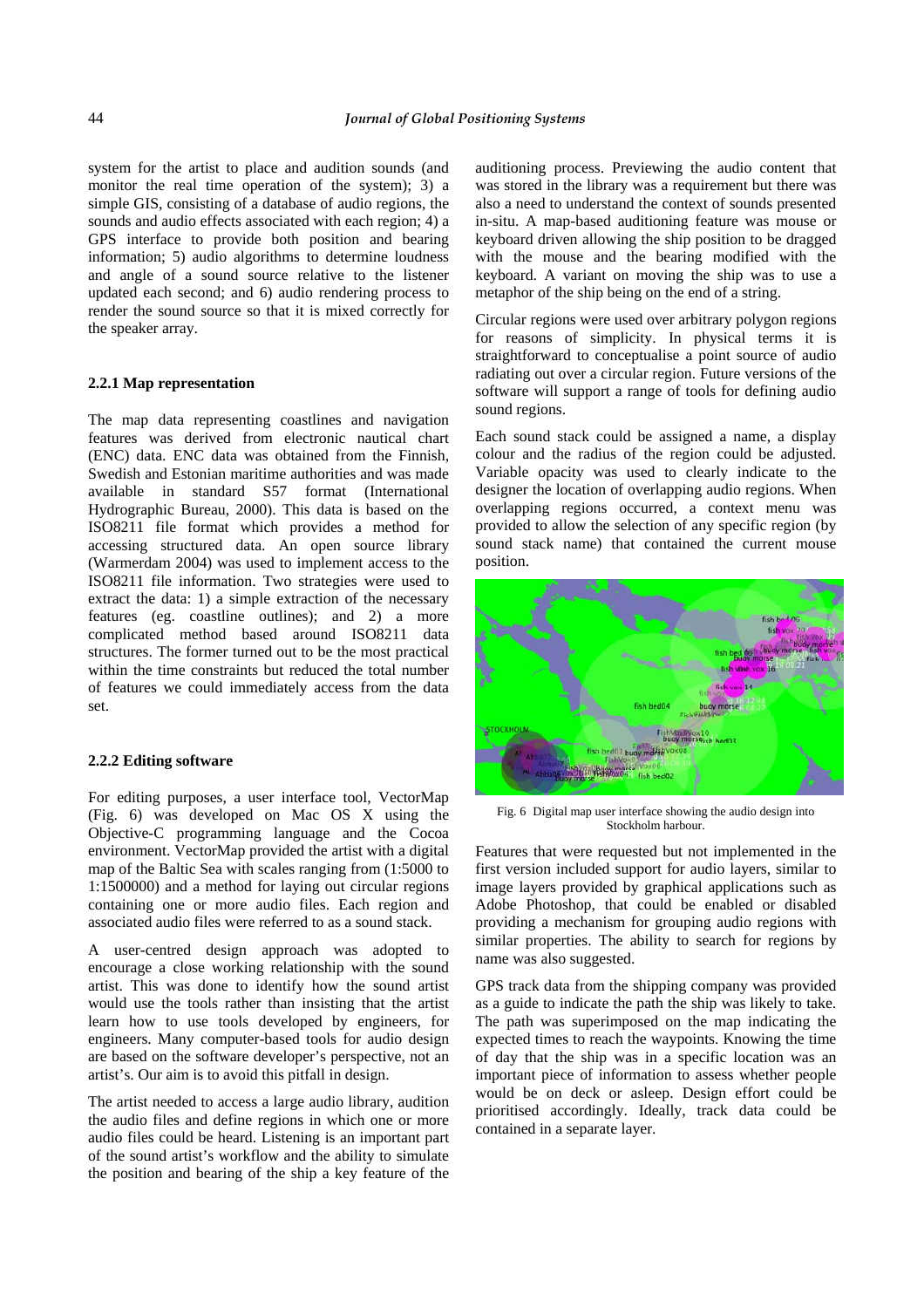# **2.2.3 Database**

The entire set of audio regions was defined in a custom database that essentially implemented a simple GIS appropriate for the project needs. The database was interrogated every second to compare whether the current position of the ship (the current position of the audition cursor or the actual position of the ship) was within one or more audio regions. The entire set of audio regions was contained in memory. No optimisation or caching was considered necessary for this prototype. This however provided rapid response when hit testing whether the region was to be processed or not.

The sound library audio content was not stored in this database, instead each audio region keeps a reference to the audio file locations on the hard drive.

# **2.2.4 GPS interface**

The Garmin Etrex presented NMEA data serially at regular intervals of approximately one second. The device also provided compass information that was either calculated based on the current course (NMEA tag \$GPHDG) or directly determined via a magnetic digital compass module (Garmin NMEA extension tag \$HCHDG) embedded in the Garmin device. The Garmin simultaneously presented both pieces of direction data in the NMEA data stream. At slow speeds, the calculated heading by the device is inaccurate and the Garmin default threshold of 10 knots was used to determine whether to use the calculated or magnetic compass bearing.

The positioning aspect of the software system was designed so that it would be a simple task to switch between auditioning mode (where the user controls the boat position) and GPS mode (based on the NMEA data) without the underlying subsystems needing to know the source. This feature proved to be highly useful at slow speeds when the digital compass became inaccurate, and hence manual steering of the boat cursor was needed. It was useful for providing live demonstrations during the cruise, allowing manual positioning or rotating of the boat.

Code for GPS interfacing was based on the open source project Four Coordinates (Rosellini, 2003).

#### **2.2.5 Audio lookup**

In the VectorMap software, audio lookup is a process that occurs at regular intervals each time the GPS receiver generates a new position. The process manages a list of audible sounds that is based on their proximity to the current position. A search of the memory resident database is carried out to identify the top twenty sound stacks that should be audible at any point in time. A region is audible if the position of the ship falls within the radius of the sound stack region. For each audible sound, the relative bearing and volume level is calculated and passed to the rendering process.

The audio lookup process is also responsible for managing the start and stop triggering of sounds when the ship has entered or exited a sound region.

# **2.2.6 Audio rendering**

Audio signal processing was implemented using Pure Data (Pd), Miller Puckette's real-time, music and multimedia graphical programming environment (Puckette, 1996).. The rendering of the positional audio through the speaker array utilised vector-based amplitude panning (Pulkki, 1997). The number of simultaneous sound sources was arbitrarily set to 20.

Several audio effects were implemented to provide the artist with alternative ways to enhance the audio content. A single granular synthesis (Roads, 2001) processor was developed to generate spatialised, unrecognisable, random-sounding audio effects from given audio samples. This effect was used as ambient audio, and provided an easy method for creating passages of constantly varying, random sound within controlled timbrel bounds. This provided a means to create large tracts of ambient sound content using relatively short sound files.

Sound source audio playback uses the Pd object 'readanysf~' by Black (2003). The audio system was controlled in real-time from the editing application via internal UDP packets containing data coded using the Open Sound Control protocol (Wright & Freed, 1997).

The original audio system included a 12.4 loudspeaker system that consisted of 12 loudspeakers arranged approximately in a circle, but were constrained by the layout of the deck. For editing purposes, a stereo audio output system was provided for headphone or desktop speaker use.

#### **3 Discussion**

### **3.1 Flexible Interfaces**

Flexibility of the software tools was an important consideration for the project since there were many potential unknowns: this was the first time that such a project had been developed by this team in a geographic region that was unfamiliar to all of us. The artist was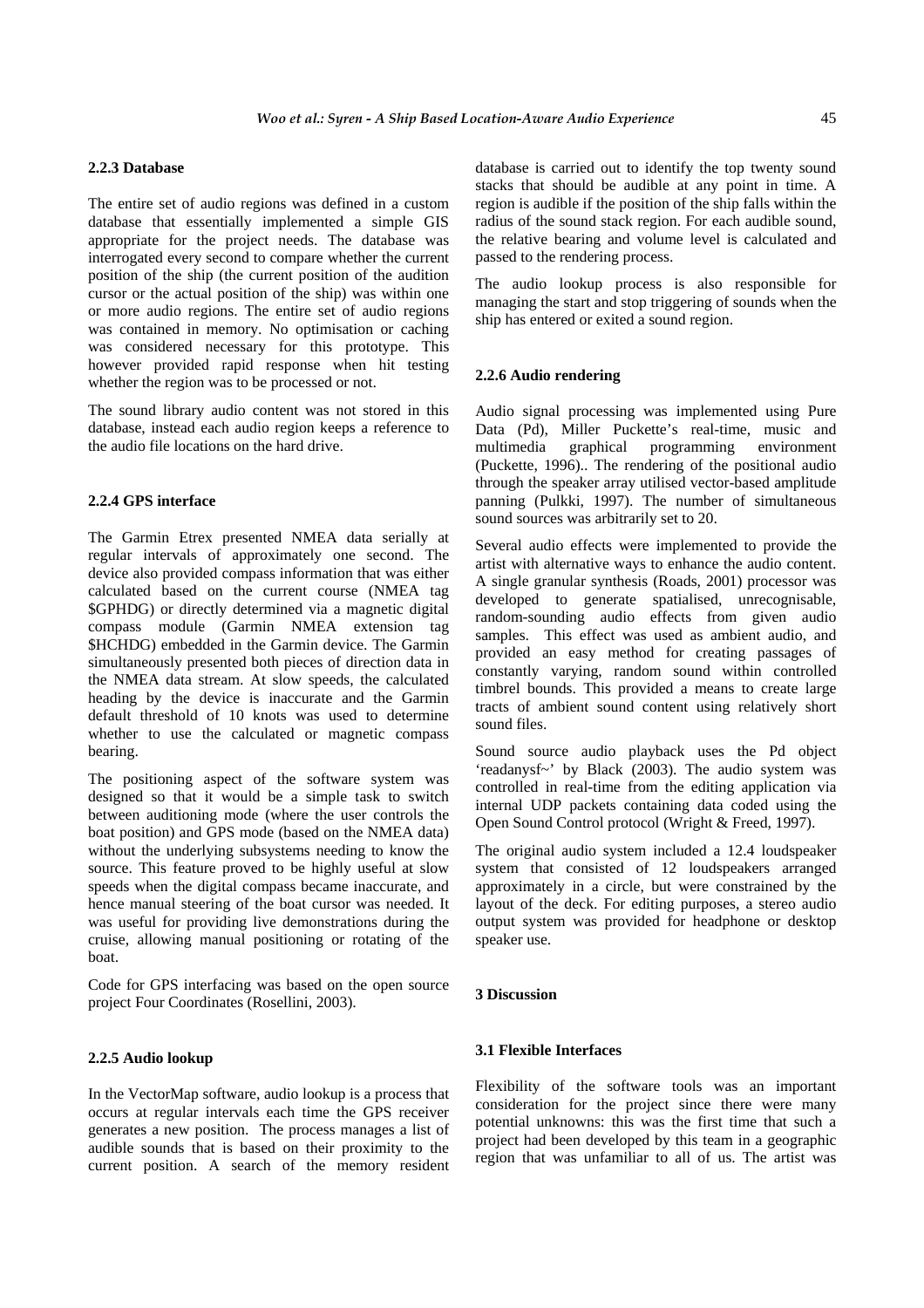concerned that we may overlook visible landmarks that whilst not obvious from the map data were glaringly obvious from upper deck of the boat. The system needed to support live updating of the audio database. This proved to be very useful when the ship approached Stockholm, docking at an area that was not expected from the preliminary data provided by the shipping company. The interface allowed rapid reconfiguration of the audio content to geographical area that had not been considered in the initial designs.

# **3.2 Artist On Board**

Having an artist as an integral member of the team who was not fully aware of the underlying technical constraints of the system helped expose design constraints that would not have been found if this project was focussed only on engineering deliverables. As an example, we only ever anticipated 20-30 audio files being associated with one audio region. However, since we created an audio effect that could randomly play files from a selection of files it seemed quite plausible to place an entire collection of 400 audio files into a region and copy and paste multiple copies of the sound region where it was required. Whilst we did not hard code a maximum value, the additional time to access the data structure exposed subtle timing problems elsewhere in the application that indicated the need for threading.

As part of the VectorMap interface colour and opacity were used to help identify sound regions. In the final version of the piece, the artist had used colour in a highly artistic way producing graduations of colour to also show the progress along the journey. Throughout the exhibition, other artists commented positively on the visual aesthetics of the display. Hence, providing a simple feature like colour enabled another level of creativity and expression.

Artists, and in essence real users, push the boundaries of an application, which can produce a positive benefit to the overall outcomes of a project.

### **3.3 Tools not artworks**

Another impression gained from art-centric conference attendees was the difference between tool design and desire to build an exhibit. In many cases, the art community follows the latter and purpose-built exhibits are created for display, literally as one-off productions. In the engineering community, tools and systems may be created but their applicability to artistic applications is often limited since the motivations for use are quite different. In Syren, the aim was to develop reusable tools that can be applied to a range of spatial audio and location-aware artworks and demonstrators.

## **3.4 Location-based Databases**

Whilst the project has developed a custom database for storing the audio regions and references to audio media, the approach indicates what might be needed from future location-based services that are media focussed. From this project it is recognised that the designer may want to define arbitrary shaped regions for audio content not be limited to the basic shape of a circle. The database must support proximity queries allowing hit testing of a variety of regions and if real-time audio presentation is required, this process must respond quickly. A ship based project will not need to be as responsive as one in which the user is mobile and listening over headphones. Another issue for portable handheld devices is that of caching nearby regions and making predictions about what content might be required in the short term. Our current work has not focussed on this issue but it is identified as an important consideration for small, mobile memory devices that download media from a network system.

# **3.4 Future Directions**

Our current course of investigation is to take what has been learned in deploying Syren to understand: 1) how the user interface design tools can be applied to a broader range of contexts such as campus guides and other forms of artworks; 2) the issues of platform scalability when considering handheld devices; and 3) how more robust database backend technologies can be applied to enable multi-user and collaborative applications.

Whilst the first version of the mapping interface is far from optimal, observation of the system in use by an artist has indicated plenty of opportunities for exploring how to solve navigation and searching issues that are related to the use of vector-based maps. Essentially, the editing system is a front-end interface to a GIS allowing the definition and interpretation of location-based information. In future work, this user interface will provide a test bed application to investigate navigation, search and usability issues that are relevant to all location-based information systems.

The map-based interface provides fundamental infrastructure to support a wide range of audio experiences that are location aware. Once the dependency on the physical speaker matrix is removed and a mobile solution is created, we can design and deliver audio to the device within any definable region where position can be sensed. The software tools have the potential to create pedestrian and vehicle audio experiences. The outcomes could include new forms of artworks, navigation, tourist guides and more generally, the contextual delivery of media depending on where people are currently located.